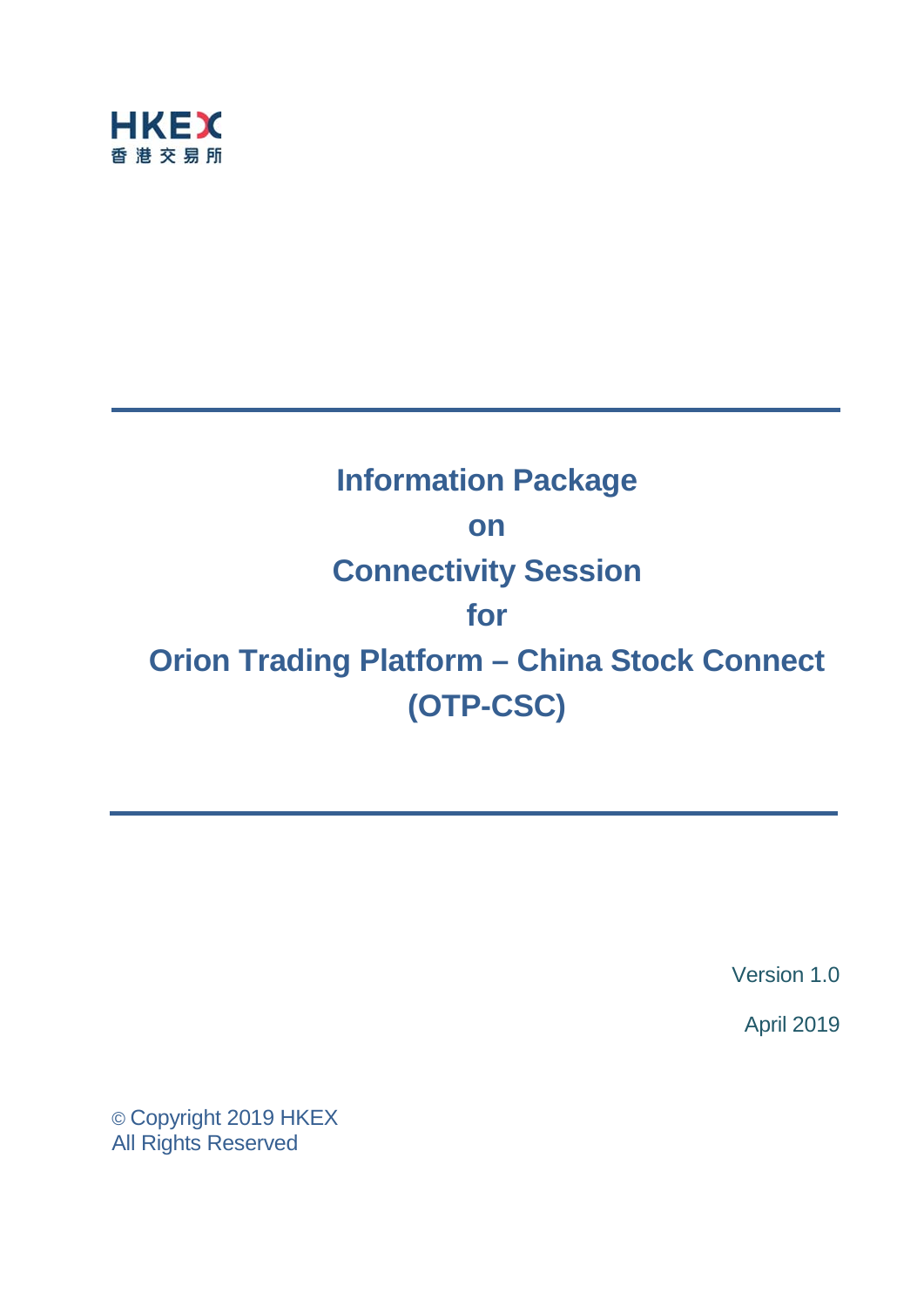

# **Version History**

| <b>Version No. I</b> | <b>Issue Date</b> | <b>Particulars</b>                                                             |  |  |
|----------------------|-------------------|--------------------------------------------------------------------------------|--|--|
| 1.0                  | 23 April, 2019    | First version of OTP-CSC Information Package on<br><b>Connectivity Session</b> |  |  |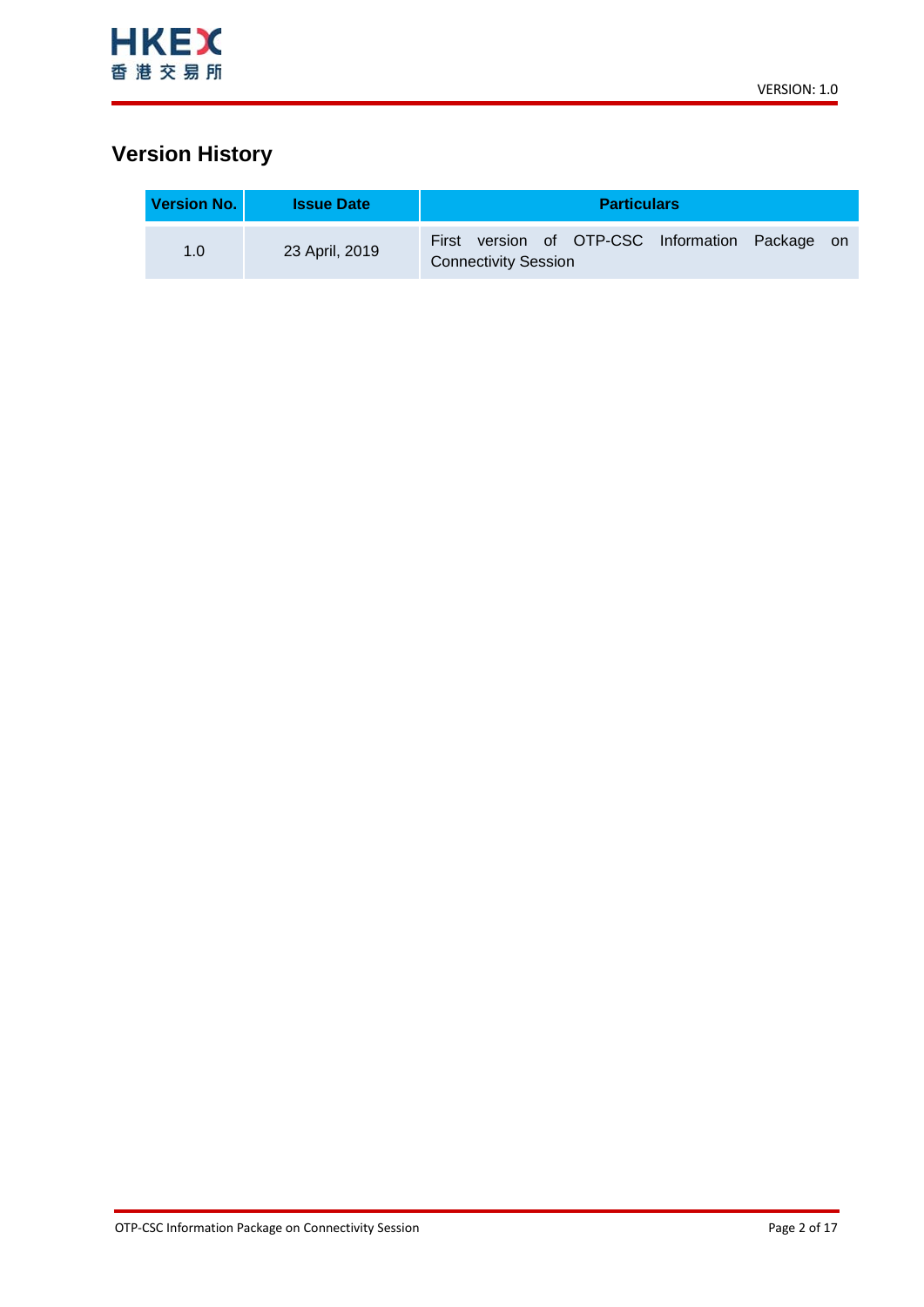

# **Table of Contents**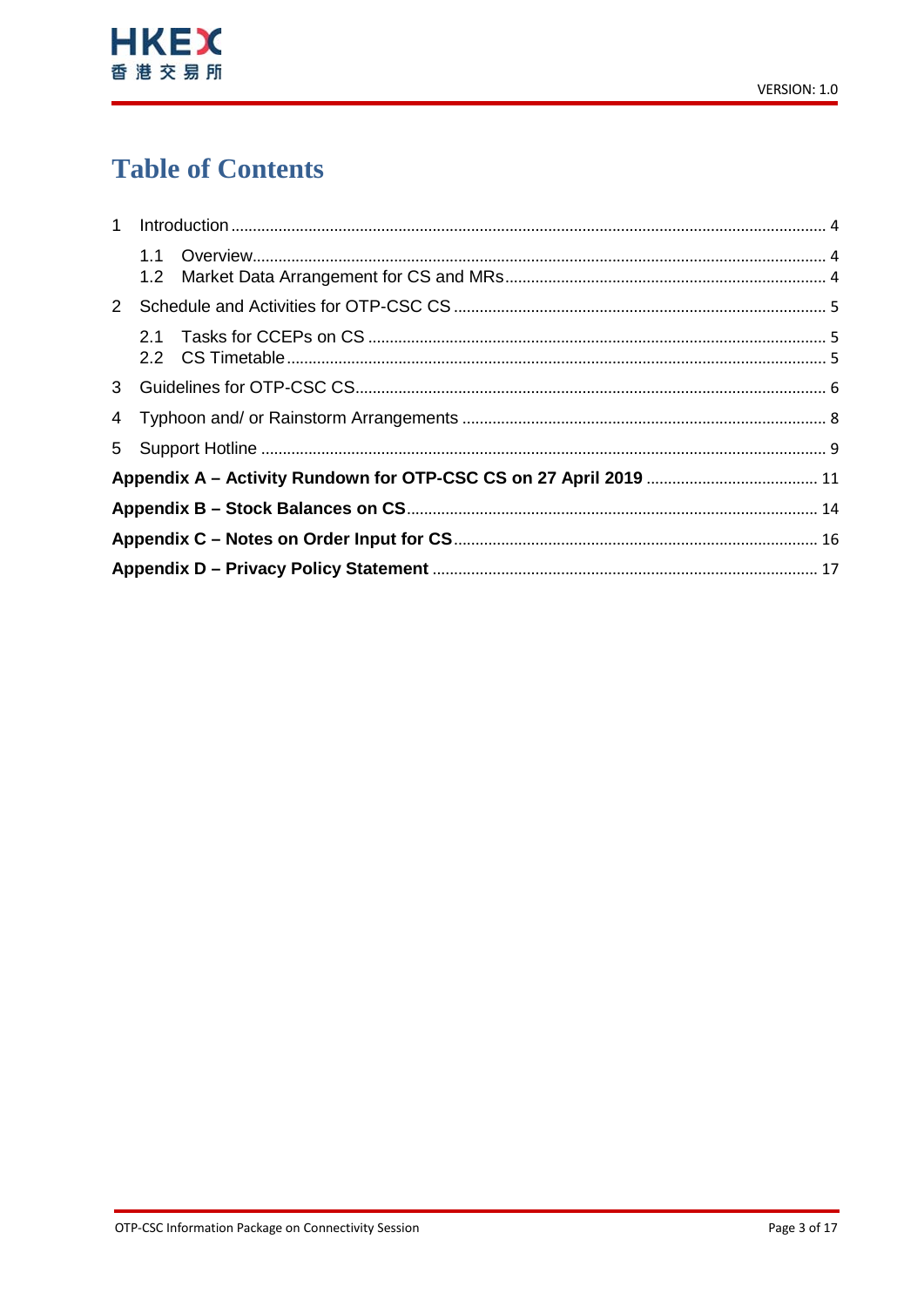

## <span id="page-3-0"></span>**1 Introduction**

### <span id="page-3-1"></span>**1.1 Overview**

Following the successful completion of the End-to-End Test, all China Connect Exchange Participants (CCEPs) using Broker Supplied System (BSS) are invited to participate in the following connectivity session and market rehearsals to ensure they can operate with Orion Trading Platform – China Stock Connect (OTP-CSC) which will replace the current China Stock Connect System (CSC).

| <b>Date</b>                 | <b>Mandatory /</b><br><b>Optional</b> | Task                                      | <b>Objective</b>                                                                                                                                                |
|-----------------------------|---------------------------------------|-------------------------------------------|-----------------------------------------------------------------------------------------------------------------------------------------------------------------|
| 27 Apr 2019                 | Optional                              | <b>Connectivity Session</b><br>(CS)       | Validate the readiness of<br><b>CCEPs' BSS production</b><br>configuration and connectivity<br>with OTP-CSC.                                                    |
| To be<br>announced<br>later | Mandatory                             | 1 <sup>st</sup> Market Rehearsal<br>(MR1) | Validate CCEPs' BSS in<br>production configuration to<br>perform normal business<br>transactions and volume<br>testing with OTP-CSC.                            |
| To be<br>announced<br>later | Mandatory                             | 2 <sup>nd</sup> Market Rehearsal<br>(MR2) | Validate CCEPs' fallback<br>procedures in the<br>contingency arrangement to<br>fallback OTP-CSC to CSC in<br>an unlikely event of OTP-<br>CSC software failure. |

**CS is optional for participation. MR1 and MR2 are mandatory for participation.** All CCEPs must satisfactorily complete the two MRs to ensure their CCCG/BSS can operate with OTP-CSC under normal operation and contingency arrangement. Failure to complete MRs may result in the CCEP's trading device being prohibited from connecting to OTP-CSC.

This information package is for the CS. Separate information packages for MRs will be issued in due course.

### <span id="page-3-2"></span>**1.2 Market Data Arrangement for CS and MRs**

CCEPs who have subscribed to HKEX Orion Market Data Platform - China Connect (Securities) (OMD-CC) can have access to OMD-CC feed during CS and MRs.

Some Application Service Providers (ASPs) may be able to redistribute OMD-CC data to their CCEP customers conducting CS and MRs in the same environment. CCEPs should check with their ASPs immediately for the required logistics or other necessary arrangement for if they plan to receive market data from them during the CS and MRs. Real-time price data of Northbound test securities will also be available from the Market Data Portal after market open till market close during MR. URL of the portal is: [http://203.78.5.160/MDP.](http://203.78.5.160/MDP)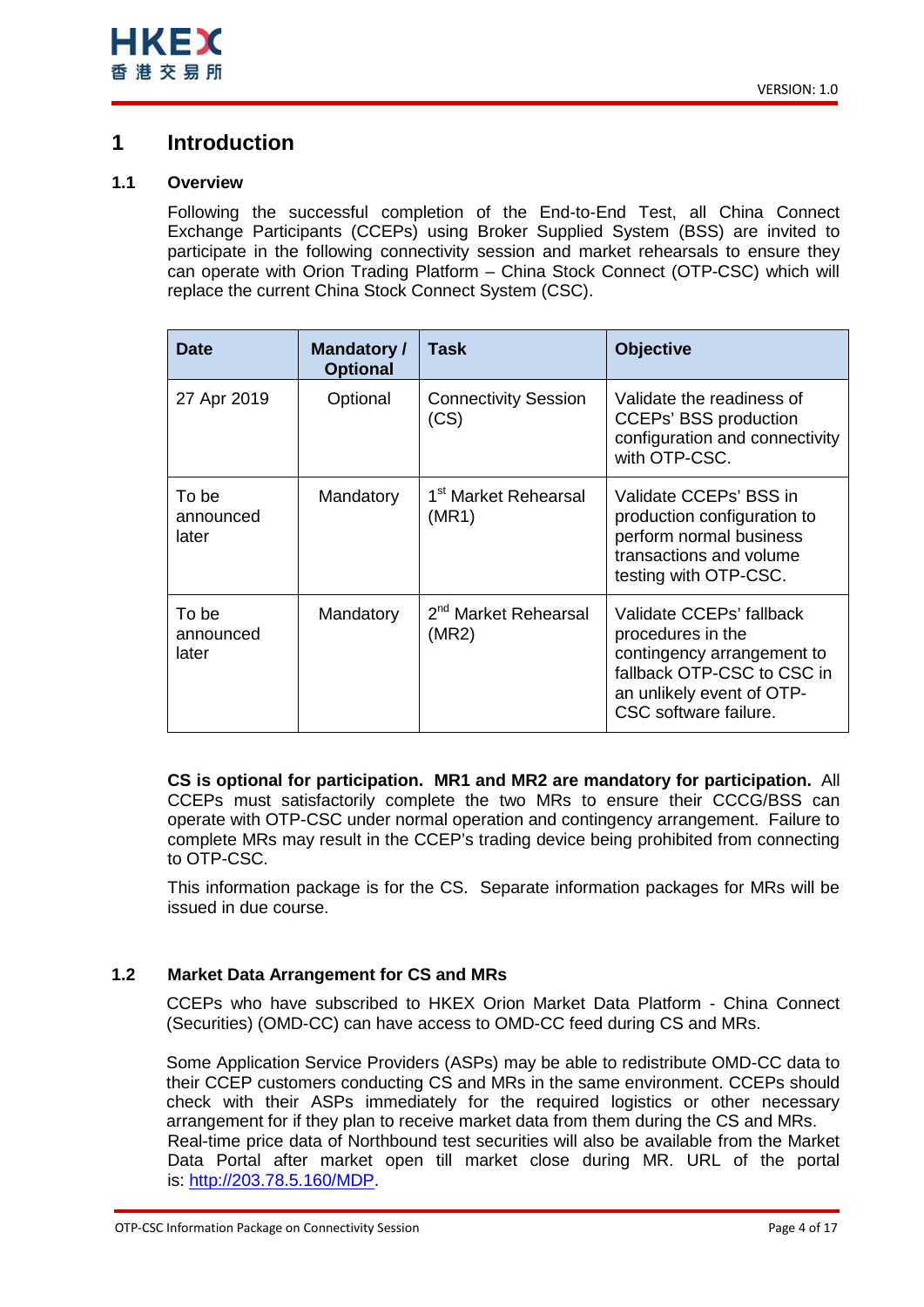

# <span id="page-4-0"></span>**2 Schedule and Activities for OTP-CSC CS**

### <span id="page-4-1"></span>**2.1 Tasks for CCEPs on CS**

CCEPs are required to complete the following tasks for the CS:

| Task                                                                                 | <b>CCEPs</b>             | Deadline / Execution                        | <b>Reference</b>                        |
|--------------------------------------------------------------------------------------|--------------------------|---------------------------------------------|-----------------------------------------|
|                                                                                      | <b>Concerned</b>         | <b>Date</b>                                 | <b>Documents</b>                        |
|                                                                                      |                          | <b>Connectivity Session (CS) (optional)</b> |                                         |
| Execute rundown                                                                      | Relevant                 | 27 Apr 2019 (Saturday)                      | Appendix A -                            |
|                                                                                      | <b>CCEPs</b>             | $9:15$ am - 11:30am                         | <b>Activity Rundown</b>                 |
| <b>Conduct Post Test</b><br>2.<br><b>Verification Session</b><br>after CS (optional) | Relevant<br><b>CCEPs</b> | 27 Apr 2019 (Saturday)<br>7:00pm - 8:00pm   | Appendix A -<br><b>Activity Rundown</b> |

Note:

1. The "Post Test Verification Session after CS" is offered for CCEPs to validate that their BSS have already reinstated for trading with CSC properly on the following trading day. Participation is optional and prior registration is required.

### <span id="page-4-2"></span>**2.2 CS Timetable**

CCEPs are encouraged to take this opportunity to verify the readiness of their BSS connectivity to OTP-CSC to ensure that they could participate in subsequent MRs smoothly. A half-day trading session will be arranged for the CS as below:

| Time                              | <b>Session</b>                                                                                                         |  |  |
|-----------------------------------|------------------------------------------------------------------------------------------------------------------------|--|--|
| $9:15$ am – $9:25$ am             | <b>Opening Call Auction Session</b>                                                                                    |  |  |
| $9:30$ am – 10:30am               | <b>Morning Continuous Auction Session</b>                                                                              |  |  |
| $10:30$ am – 10:35am              | Close<br>$\bullet$                                                                                                     |  |  |
| $10:35am - 11:27am$               | <b>Afternoon Continuous Auction Session</b><br>$\bullet$                                                               |  |  |
| 11:27am – 11:30am                 | <b>Closing Call Auction Session</b><br>$\bullet$                                                                       |  |  |
| $12:00$ noon $-2:00$ pm           | Download Day-End Trade File and Closing Price File                                                                     |  |  |
| $7:00 \text{pm} - 8:00 \text{pm}$ | Post Test Verification Session after CS (optional and<br>applicable for CCEP's participation with prior registrations) |  |  |

Note: SZSE will simulate system failures at (1) 09:50 – 10:00 and (2) 10:10 – 10:20 which will cause short interruption in SZSE market trading function and market data dissemination. China Connect orders for SZSE market might be rejected or delayed when the failure simulation is taken place.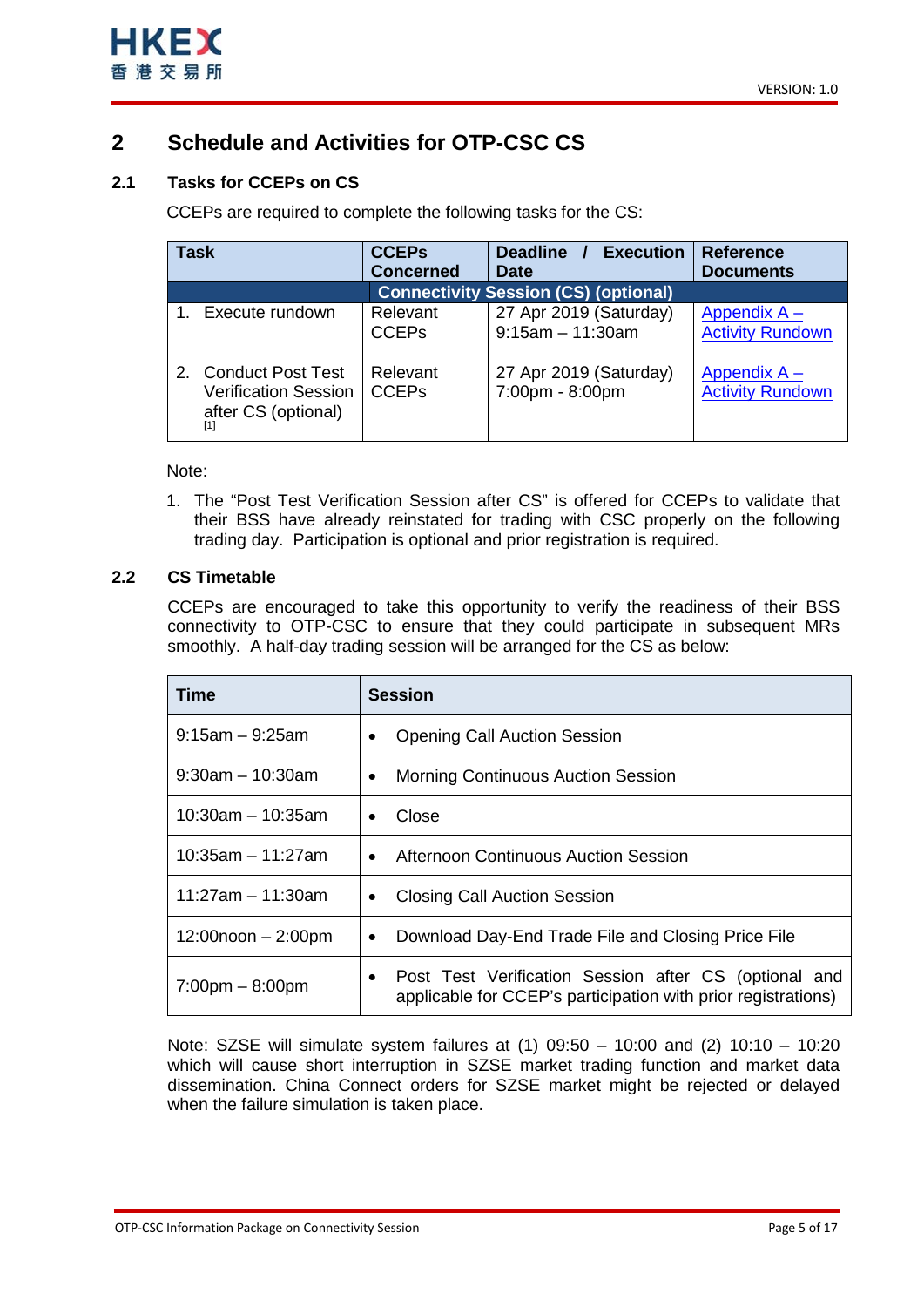

## <span id="page-5-0"></span>**3 Guidelines for OTP-CSC CS**

CCEPs are requested to make note of the following important points when they take part in the CS:

### Before CS:

- CCEPs should have completed the End-to-End Test to verify the readiness of their BSS software prior to their participation in the CS.
- CS is optional for participation, but CCEPs are strongly recommended to conduct the CS to verify their systems readiness before the MRs. Prior registration is required.

### During CS:

- CCEPs must ensure that the correct configuration (if needed) of BSS software supporting OTP-CSC is activated before connecting to OTP-CSC. In this case, after conducting CS, CCEPs must also ensure that BSS software is reinstated for CSC to ensure no interruption to their trading activities on the following trading day.
- CCEPs are reminded to back up their BSS production database before the CS so that the database can be restored after the test to safeguard data integrity for the following trading day.
- The stock database as at the market open on **23 April 2019** will be used for CS.
- Take note of the saleable quantities of eligible stocks on hand when placing sell orders with reference to **Appendix B**.
- CCEPs should use the assigned Comp ID and password **"Ab123456"** to logon CCCG/BSS (including Trading and Drop Copy sessions).
- CCEPs are requested to submit orders to simulate real-life trading activities. Submission of buy and sell orders are required to tag with BCANs, however, no BCAN checking will be done during the CS.
- CCEPs already rolled out pre-trade checking function for institutional investor ID (II ID), please use II ID that opened at or before 11 April 2019.
- CCEPs supported but not yet rolled out pre-trade checking function for II ID, dummy II IDs will be separately issued to the relevant CCEPs.

### After CS:

- Upon completion of test, CCEPs are reminded to log off and terminate all CCCG sessions, then perform end-of-day procedures and clean up the transaction data (e.g. orders and trades) entered during the test from BSS (if applicable).
- After the testing, CCEPs are also reminded to clean up the next day requests for testing, if any, to ensure that these testing orders will not be carried forward to the production on the following trading day.
- All OMD-CC messages disseminated during the CS should be treated as nonproduction data and have to be cleaned up afterwards.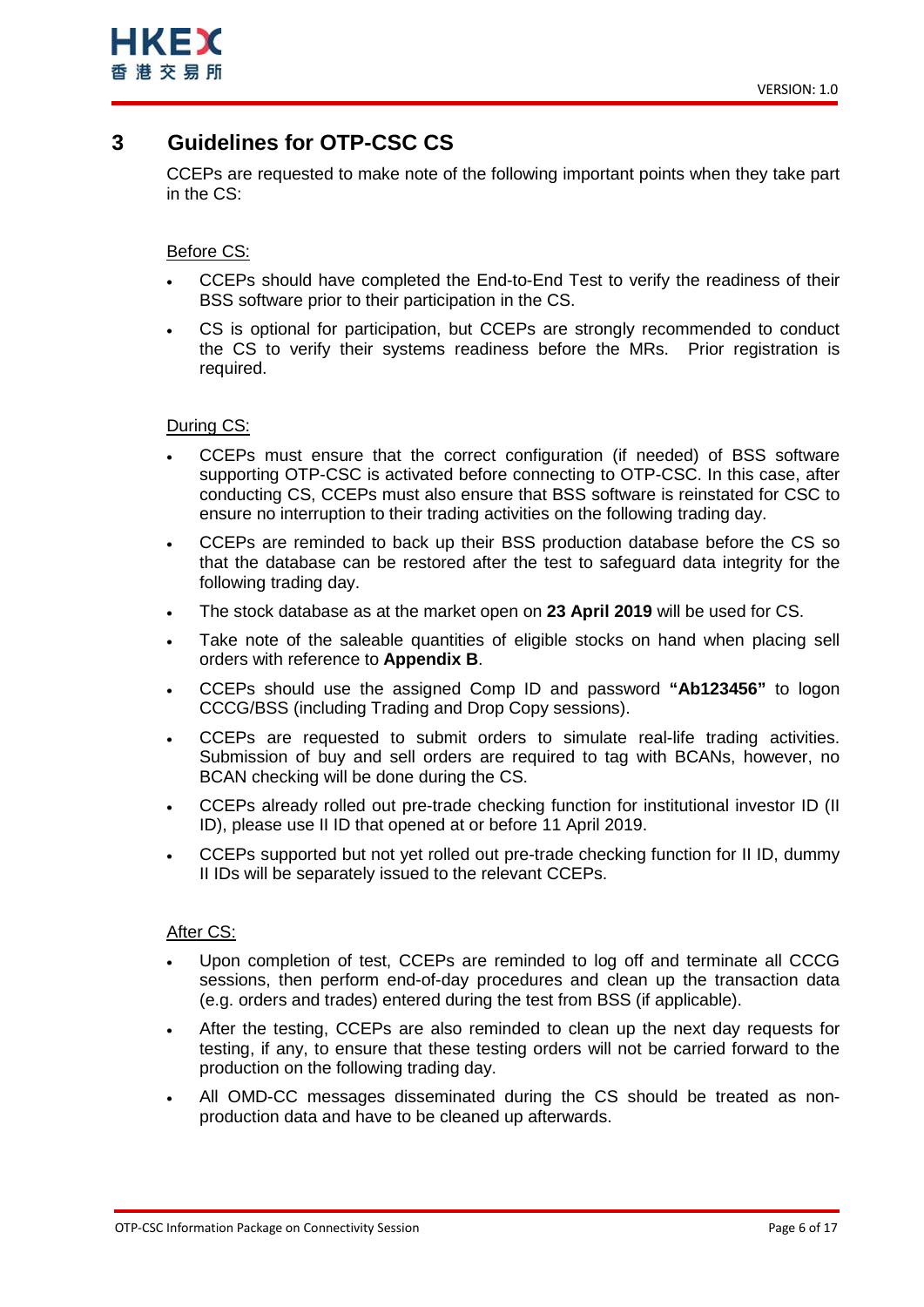

**Post Test Verification Session:** 

- Participation in Post Test Verification Session is optional and required prior registration.
- Participating CCEPs are required to use **production password** to logon all CCCG/BSS (including Trading and Drop Copy sessions) to verify their BSS systems successfully fallback to current production version.
- Participating CCEPs can only perform logon test as both Shanghai and Shenzhen markets are close.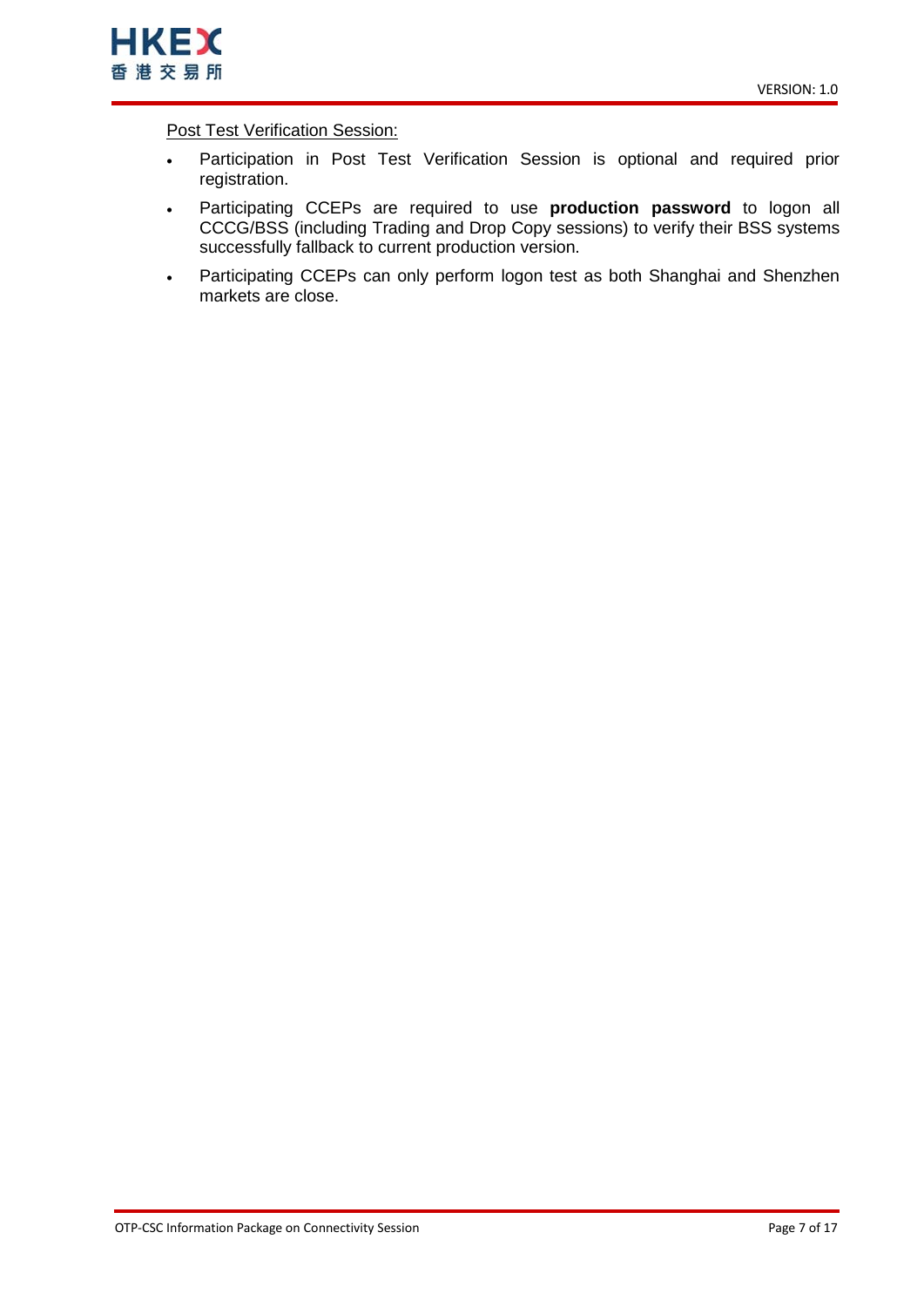

## <span id="page-7-0"></span>**4 Typhoon and/ or Rainstorm Arrangements**

When Tropical Storm Warning Signal No. 8 (or above) or the Black Rainstorm Warning Signal is hoisted, the following arrangements will apply:

| <b>Condition</b>                                                                        | Arrangement                                                                                                |
|-----------------------------------------------------------------------------------------|------------------------------------------------------------------------------------------------------------|
| If either of the warnings is hoisted or to be<br>in force anytime from 7:00am to 9:00am | The scheduled activity of the day will be<br>cancelled and will not be resumed for the<br>rest of the day. |
| If Tropical Storm Warning Signal No. 8 or                                               | The scheduled activity of the day will be                                                                  |
| above is hoisted after 9:00am                                                           | terminated 15 minutes thereafter.                                                                          |
| If Black Rainstorm Warning is issued after                                              | All scheduled activity will continue until                                                                 |
| 9:00am                                                                                  | completion.                                                                                                |

Note:

1. In any case, all participating CCEPs should complete the appropriate day-end work including file/ database backup and restoration, system restoration/ fallback and so on to ensure there will be no interruption on the next trading day.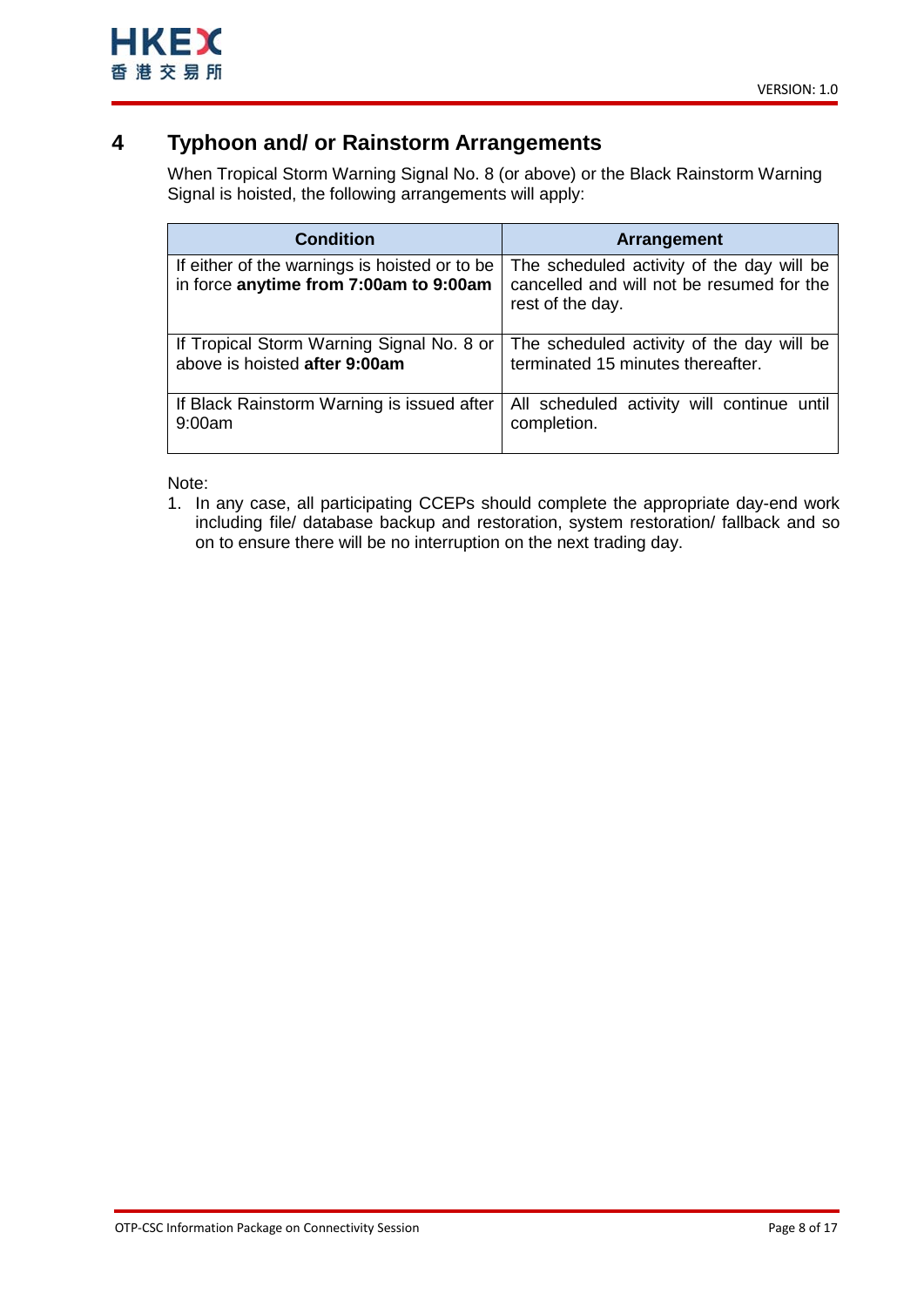

# <span id="page-8-0"></span>**5 Support Hotline**

Should CCEPs have any questions about OTP-CSC CS, please contact the following Support Hotlines:

| <b>Support Hotline</b>     | <b>Telephone Number</b> | <b>Email Address</b>   |
|----------------------------|-------------------------|------------------------|
| <b>For BSS Support</b>     | 2840 3351               | bsssupport@hkex.com.hk |
| <b>For General Enquiry</b> | 2840 3626               | otpc@hkex.com.hk       |
| <b>For OMD-CC Enquiry</b>  | 2211 6558               | IVSupport@hkex.com.hk  |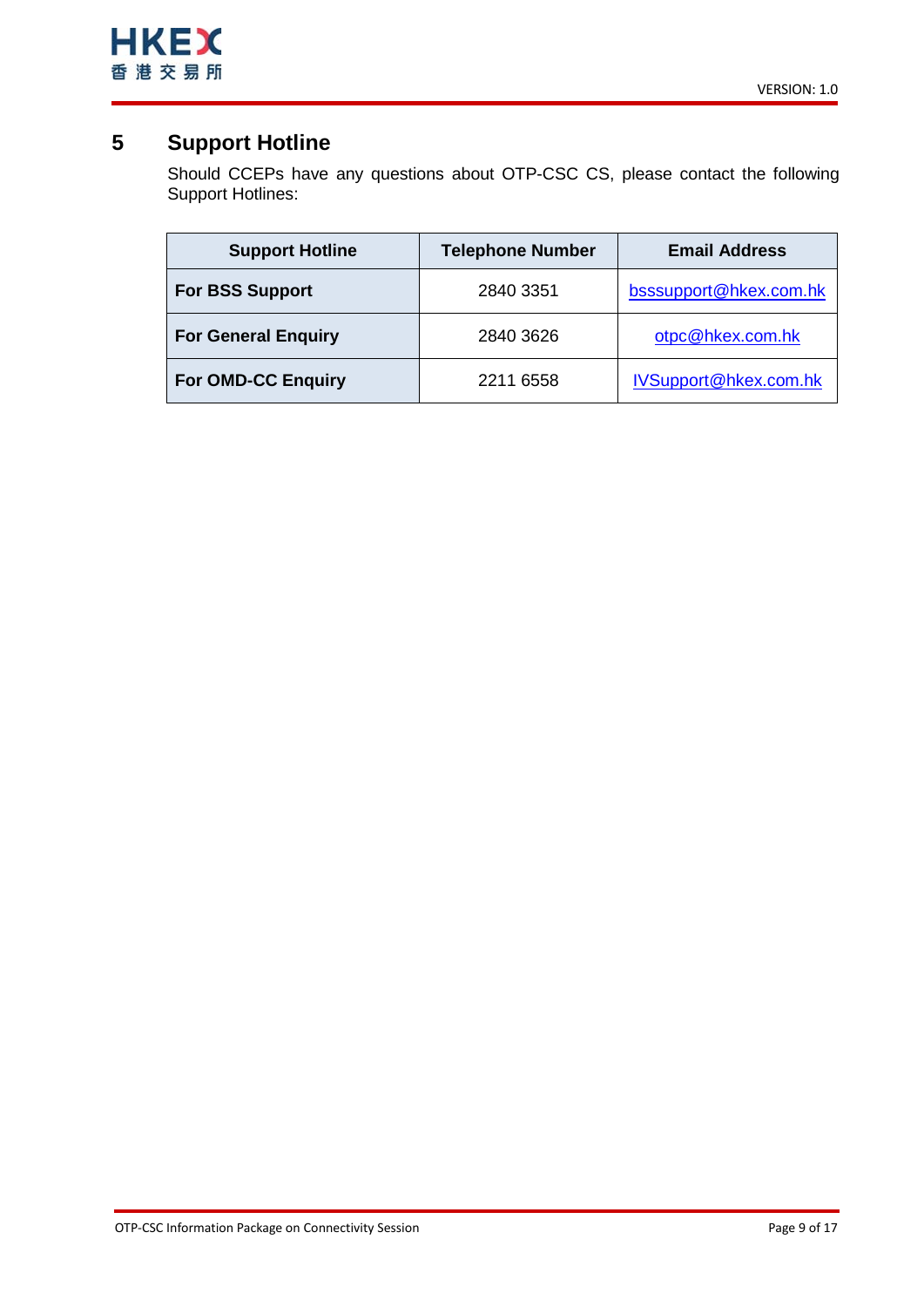

# **Appendices**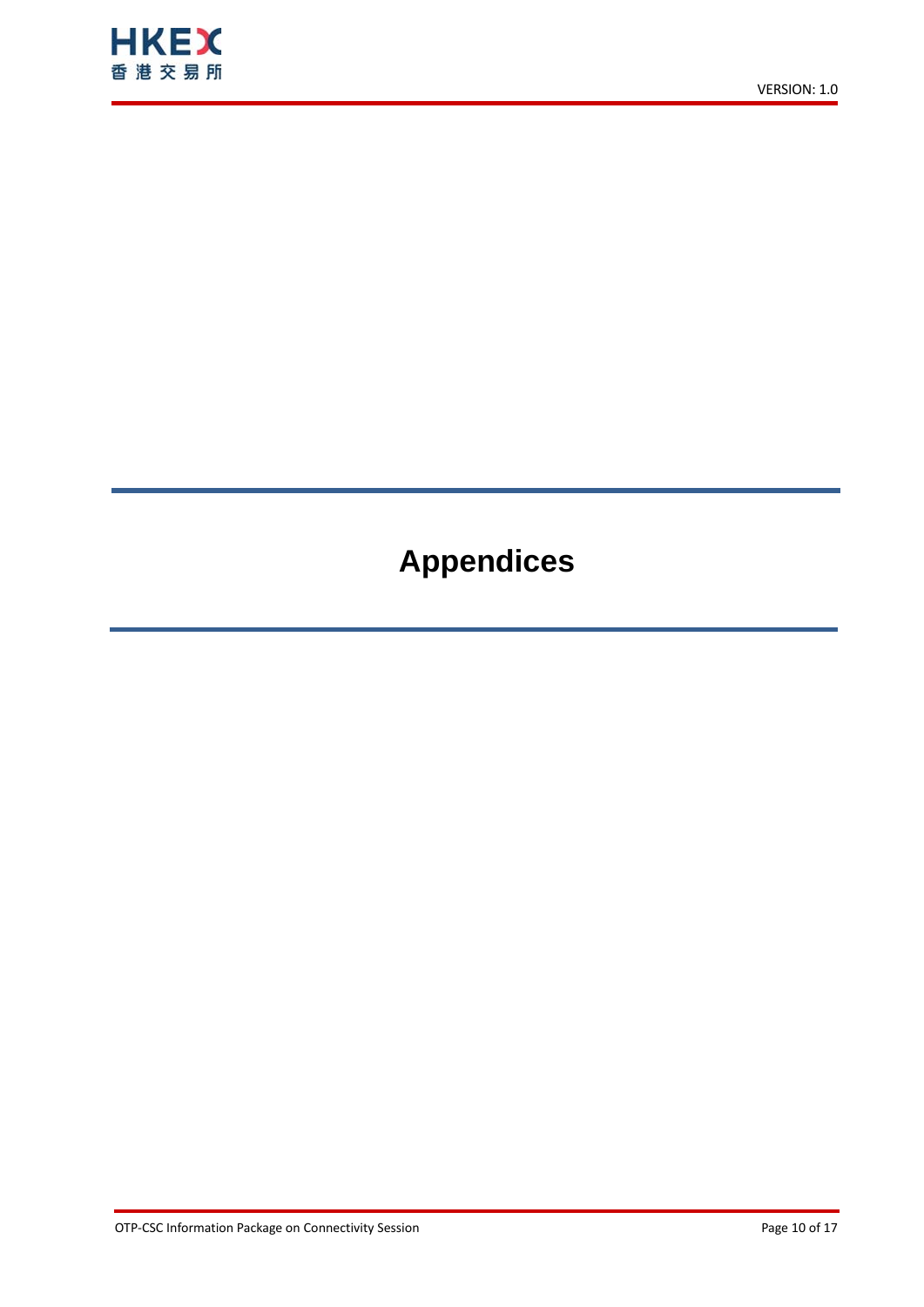# <span id="page-10-0"></span>**Appendix A – Activity Rundown for OTP-CSC CS on 27 April 2019**

| <b>Time</b>                                 | <b>Activities</b>                                                                                                                                                                                                                                                                                      |  |  |
|---------------------------------------------|--------------------------------------------------------------------------------------------------------------------------------------------------------------------------------------------------------------------------------------------------------------------------------------------------------|--|--|
| 26 April 2019 (Friday) - After Market Close |                                                                                                                                                                                                                                                                                                        |  |  |
| After 5:00pm                                | u<br>Ensure the production database of in-house / back-office systems are<br>properly backed-up before the CS.                                                                                                                                                                                         |  |  |
|                                             | $\Box$ Ensure the BSS system version used for the CS is OTP-CSC compatible;<br>otherwise the BSS system may not be able to connect to OTP-CSC when<br>OTP-CSC is brought up.                                                                                                                           |  |  |
|                                             | Notes:                                                                                                                                                                                                                                                                                                 |  |  |
|                                             | For BSS, please do not input any next day requests after trading<br>hours on Friday (i.e. requests intended for submission to host on the<br>following trading day, since next day requests will be submitted to<br>OTP-CSC host during CS and will not be available on the following<br>trading day). |  |  |
|                                             | After CS and Post Test Verification Session (if applicable), CCEPs are<br>$\bullet$<br>also reminded to clean up the next day requests (if any) to ensure<br>that these testing orders will not be carried forward to the production<br>on the following trading day.                                  |  |  |
|                                             | No enrollment is required for OMD-CC.                                                                                                                                                                                                                                                                  |  |  |
|                                             | 27 April 2019 (Saturday) - Applicable to CCEPs with prior registration                                                                                                                                                                                                                                 |  |  |
| Before 9:00am                               | <b>Logon to OTP-CSC Host</b>                                                                                                                                                                                                                                                                           |  |  |
|                                             | For CCCG/BSS                                                                                                                                                                                                                                                                                           |  |  |
|                                             | Connect to CCCG for all CCCG sessions (including Trading and Drop<br>⊔<br>Copy sessions).                                                                                                                                                                                                              |  |  |
|                                             | $\Box$ Logon using the assigned Comp ID(s) and the password "Ab123456" for<br>all CCCG sessions (including Trading and Drop Copy sessions).                                                                                                                                                            |  |  |
| <b>Opening Call Auction Session</b>         |                                                                                                                                                                                                                                                                                                        |  |  |
| $9:15am - 9:25am$                           | ❏<br>The opening call auction session will run from $9:15$ am $-9:25$ am.                                                                                                                                                                                                                              |  |  |
|                                             | Simulate real-life trading activities (in terms of order input, pattern and<br>u.<br>volume).                                                                                                                                                                                                          |  |  |
|                                             | $\Box$ Tag BCAN to each of the orders.                                                                                                                                                                                                                                                                 |  |  |
|                                             | u.<br>Take note of saleable quantities of eligible stocks on hand with reference<br>to Appendix B.                                                                                                                                                                                                     |  |  |
|                                             | Note:                                                                                                                                                                                                                                                                                                  |  |  |
|                                             | OTP-CSC will start to accept China Connect orders for SSE/SZSE<br>market from 9:10am. However, these orders will only be processed<br>according to the timetable of SSE/SZSE.                                                                                                                          |  |  |
| <b>Morning Continuous Auction Session</b>   |                                                                                                                                                                                                                                                                                                        |  |  |
| $9:30$ am $-10:30$ am                       | $\Box$ The continuous auction session of SZSE/SSE will run from 9:30am -<br>10:30am.                                                                                                                                                                                                                   |  |  |
|                                             | Simulate real-life trading activities (in terms of order input, pattern and<br>┙<br>volume).                                                                                                                                                                                                           |  |  |
|                                             | Tag BCAN to each of the orders.<br>u                                                                                                                                                                                                                                                                   |  |  |
|                                             | $\Box$ Take note the saleable quantities of eligible stocks on hand with reference<br>to Appendix B.                                                                                                                                                                                                   |  |  |
|                                             | Notes:                                                                                                                                                                                                                                                                                                 |  |  |
|                                             | CCEPs who do not follow the testing guidelines or conduct frivolous<br>activities during the CS may be suspended from further participation<br>in the CS without prior warning.                                                                                                                        |  |  |
|                                             | OTP-CSC will accept China Connect orders from 9:25am - 10:31am.<br>$\bullet$<br>However these orders will only be processed according to the<br>timetable of SZSE/SSE.                                                                                                                                 |  |  |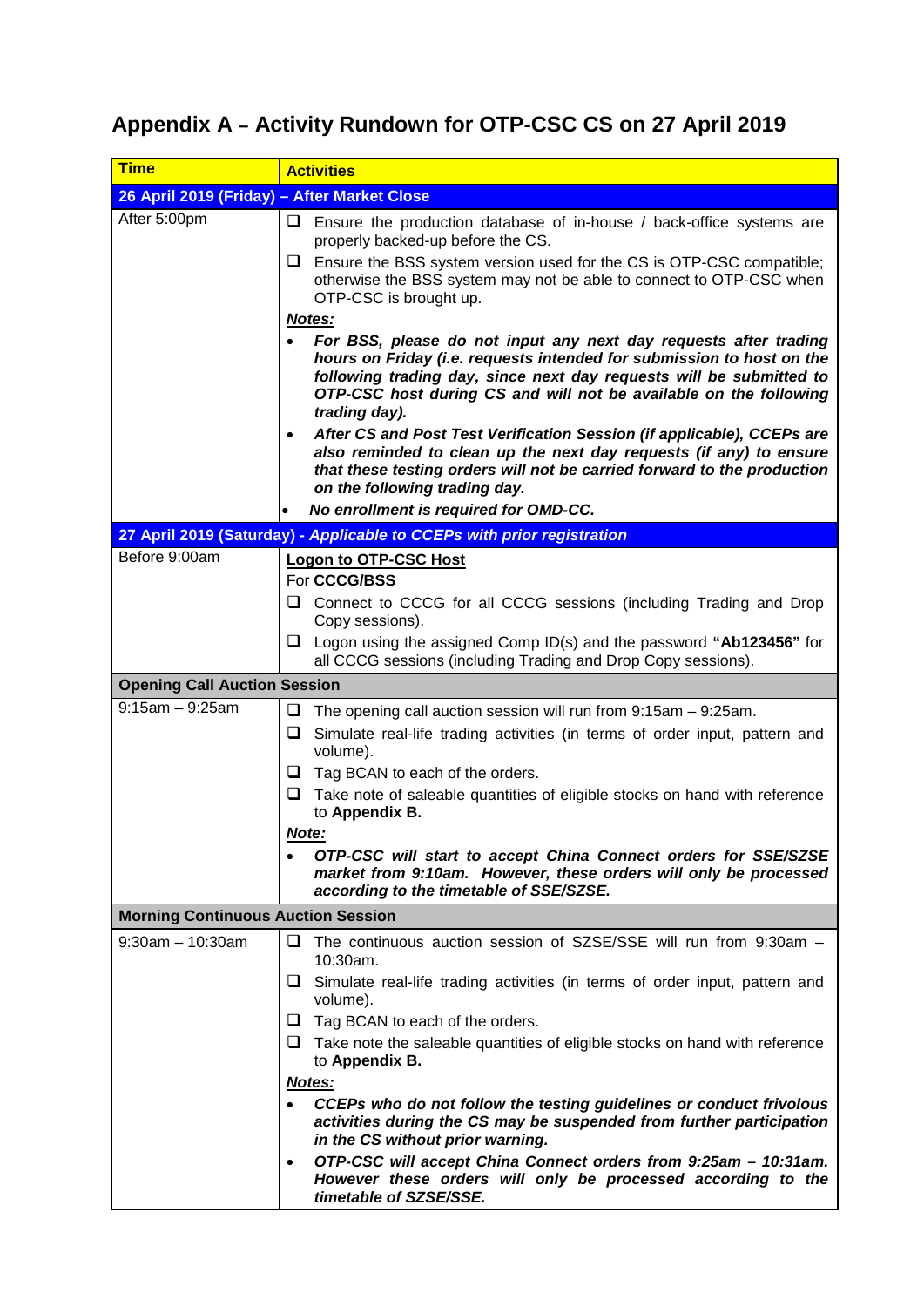

| <b>Time</b>                                 | <b>Activities</b>                                                                                                                                                                                                                                                                                                                                                                                                                                                                                                                                                         |  |  |
|---------------------------------------------|---------------------------------------------------------------------------------------------------------------------------------------------------------------------------------------------------------------------------------------------------------------------------------------------------------------------------------------------------------------------------------------------------------------------------------------------------------------------------------------------------------------------------------------------------------------------------|--|--|
|                                             | SZSE will simulate system failures at (1) $09:50 - 10:00$ and (2) $10:10 -$<br>$\bullet$<br>10:20 which will cause short interruption in SZSE market trading<br>function and market data dissemination. China Connect orders for<br>SZSE market might be rejected or delayed when the failure<br>simulation is taken place.                                                                                                                                                                                                                                               |  |  |
| <b>Close</b>                                |                                                                                                                                                                                                                                                                                                                                                                                                                                                                                                                                                                           |  |  |
| $10:30$ am - 10:35am                        | Market Close.<br>□                                                                                                                                                                                                                                                                                                                                                                                                                                                                                                                                                        |  |  |
| <b>Afternoon Continuous Auction Session</b> |                                                                                                                                                                                                                                                                                                                                                                                                                                                                                                                                                                           |  |  |
| $10:35am - 11:30am$                         | Continuous Auction Session will run from 10:35am - 11:27am.<br>u.<br>Closing Call Auction Session will run from 11:27am - 11:30am.<br>⊔<br>$\Box$ Simulate real-life trading activities (in terms of order input, pattern and<br>volume).<br>Tag BCAN to each of the orders.<br>u<br>$\Box$ Take note the saleable quantities of eligible stocks on hand with reference<br>to Appendix B.<br>Note:<br>OTP-CSC will start to accept China Connect orders from 10:34am -<br>11:31am. However these orders will only be processed according to<br>the timetable of SZSE/SSE. |  |  |
| <b>Exchange Intervention</b>                |                                                                                                                                                                                                                                                                                                                                                                                                                                                                                                                                                                           |  |  |
| 11:31am                                     | ❏<br>Exchange Intervention.                                                                                                                                                                                                                                                                                                                                                                                                                                                                                                                                               |  |  |
| Day Close                                   |                                                                                                                                                                                                                                                                                                                                                                                                                                                                                                                                                                           |  |  |
| 11:32am                                     | For CCCG and China Connect Drop Copy Session:<br>Logout and terminate CCCG and China Connect Drop-Copy sessions.<br>⊔<br>Perform end-of-trading procedures, if any, to ensure database integrity.<br>⊔<br>$\Box$ Clean up the transaction data (e.g. orders and trades) entered during the<br>CS from BSS, if applicable.                                                                                                                                                                                                                                                 |  |  |
|                                             | Download Day-End Trade File and Closing Price File                                                                                                                                                                                                                                                                                                                                                                                                                                                                                                                        |  |  |
| 12:00noon - 2:00pm                          | Download the following file by using production user ID with "TO" user group<br>(i.e. user ID of MXXXXXTOXXX) and production password through ECP:<br>Trade file for SSE/SZSE (from 12:00noon) and check the accuracy of<br>□<br>trade details.<br>□ Closing price file for SSE/SZSE (from 1:00pm).                                                                                                                                                                                                                                                                       |  |  |
| <b>Software fallback for BSS</b>            |                                                                                                                                                                                                                                                                                                                                                                                                                                                                                                                                                                           |  |  |
| After 2:00pm                                | For <b>BSS:</b><br>Fallback the BSS software to CSC compatible version.<br>u                                                                                                                                                                                                                                                                                                                                                                                                                                                                                              |  |  |
| prior registration)                         | Post Test Verification Session after CS - fallback to CSC (optional and applicable to CCEPs with                                                                                                                                                                                                                                                                                                                                                                                                                                                                          |  |  |
| $7:00 \text{pm} - 8:00 \text{pm}$           | Note:<br>Only CCEPs who have indicated their participation in the notification<br>form, will have ALL of their enrolled production CCCG sessions enabled<br>to participate in the Post Test verification session.                                                                                                                                                                                                                                                                                                                                                         |  |  |
|                                             | <b>Logon to CSC Host</b><br>Connect to CSC for all CCCG sessions (including Trading and Drop Copy<br>⊔<br>sessions).                                                                                                                                                                                                                                                                                                                                                                                                                                                      |  |  |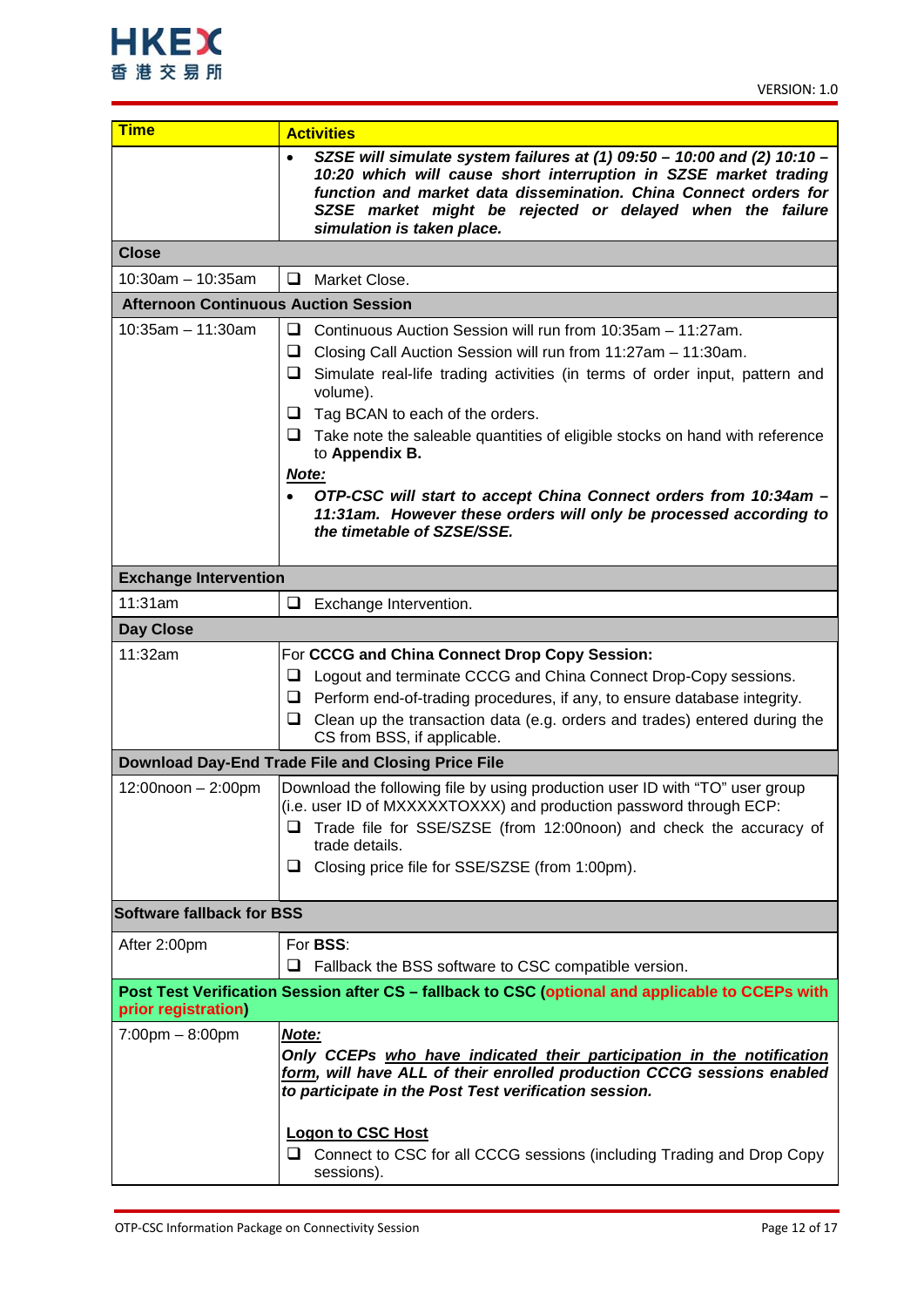

| <b>Time</b>                   | <b>Activities</b>                                                                                                                                                                                                                                                              |  |
|-------------------------------|--------------------------------------------------------------------------------------------------------------------------------------------------------------------------------------------------------------------------------------------------------------------------------|--|
|                               | Logon using the assigned Comp ID(s) and <b>Production password</b> for all<br>❏<br>CCCG sessions (including Trading and Drop Copy sessions).                                                                                                                                   |  |
|                               | Only allow to perform logon test as both Shanghai and Shenzhen markets<br>ப<br>are close.                                                                                                                                                                                      |  |
|                               | After completion of post-test verification<br>Logout and terminate CCCG session.<br>⊔<br>⊔<br>Perform end-of-trading procedures, if any, to ensure database integrity.<br>Restore the data and proper BSS production configuration for following<br>ப<br>Monday, if necessary. |  |
| <b>29 April 2019 (Monday)</b> |                                                                                                                                                                                                                                                                                |  |
| Before 8:30am                 | <b>Logon to CSC Host</b>                                                                                                                                                                                                                                                       |  |
|                               | For <b>CCCG/BSS:</b>                                                                                                                                                                                                                                                           |  |
|                               | Perform logon for CCCG sessions (including Trading and Drop Copy<br>⊔<br>sessions) by using production password.                                                                                                                                                               |  |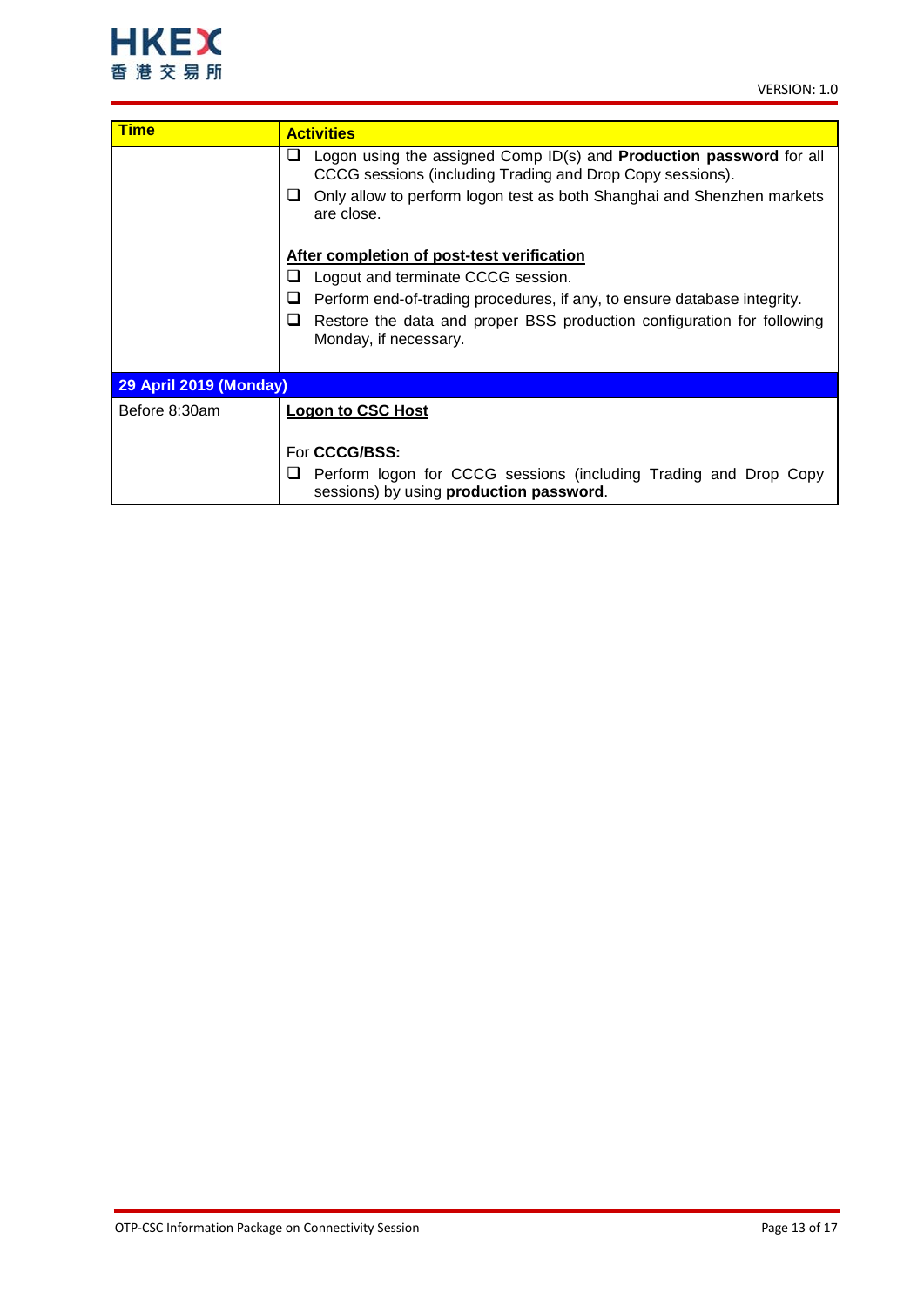

# <span id="page-13-0"></span>**Appendix B – Stock Balances on CS**

### **Pre-set Stock Balances for Northbound Trading**

For each CCEP and each Institutional Investor (II) ID allocated to CCEP will have the maximum saleable quantity 5,000 for the following stocks during the CS.

For each Short Selling Security in the CS, the maximum number of shares available for short selling is 5,000.

| <b>SSE Stock</b><br>Code | <b>Stock Code</b><br>Mapping in<br><b>CCASS</b> | <b>Stock Name</b>                                                 | Eligible for<br><b>Short Sell</b> | <b>Stock Balance</b><br>for each EP and<br>II assigned |
|--------------------------|-------------------------------------------------|-------------------------------------------------------------------|-----------------------------------|--------------------------------------------------------|
| 600019                   | 90019                                           | BAOSHAN IRON & STEEL CO., LTD.                                    | Yes                               | 5,000                                                  |
| 600025                   | 90025                                           | HUANENG LANCANG RIVER<br>HYDROPOWER INC.                          | <b>No</b>                         | 5,000                                                  |
| 600029                   | 90029                                           | CHINA SOUTHERN AIRLINES COMPANY<br><b>LIMITED</b>                 | Yes                               | 5,000                                                  |
| 600031                   | 90031                                           | SANY HEAVY INDUSTRY CO., LTD                                      | Yes                               | 5,000                                                  |
| 600036                   | 90036                                           | CHINA MERCHANTS BANK CO., LIMITED                                 | Yes                               | 5,000                                                  |
| 600050                   | 90050                                           | CHINA UNITED NETWORK<br><b>COMMUNICATIONS LIMITED</b>             | Yes                               | 5,000                                                  |
| 600104                   | 90104                                           | SAIC MOTOR CORPORATION LIMITED                                    | Yes                               | 5,000                                                  |
| 600258                   | 90258                                           | BTG HOTELS(GROUP)CO., LTD                                         | No                                | 5,000                                                  |
| 600276                   | 90276                                           | JIANGSU HENGRUI MEDICINE CO., LTD.                                | Yes                               | 5,000                                                  |
| 600585                   | 90585                                           | ANHUI CONCH CEMENT COMPANY<br><b>LIMITED</b>                      | Yes                               | 5,000                                                  |
| 600690                   | 90690                                           | QINGDAO HAIER CO., LTD                                            | Yes                               | 5,000                                                  |
| 600885                   | 90885                                           | HONGFA TECHNOLOGY CO., LTD.                                       | <b>No</b>                         | 5,000                                                  |
| 600887                   | 90887                                           | INNER MONGOLIA YILI INDUSTRIAL<br><b>GROUP CO.,LTD</b>            | Yes                               | 5,000                                                  |
| 600900                   | 90900                                           | CHINA YANGTZE POWER CO., LTD.                                     | Yes                               | 5,000                                                  |
| 601006                   | 91006                                           | DAQIN RAILWAY CO., LTD.                                           | Yes                               | 5,000                                                  |
| 601166                   | 91166                                           | INDUSTRIAL BANK CO., LTD.                                         | Yes                               | 5,000                                                  |
| 601318                   | 91318                                           | PING AN INSURANCE (GROUP) COMPANY<br>OF CHINA, LTD.               | Yes                               | 5,000                                                  |
| 601901                   | 91901                                           | FOUNDER SECURITIES CO., LTD.                                      | Yes                               | 5,000                                                  |
| 601939                   | 91939                                           | CHINA CONSTRUCTION BANK<br><b>CORPORATION</b>                     | Yes                               | 5,000                                                  |
| 603288                   | 93288                                           | FOSHAN HAITIAN FLAVOURING AND<br>FOOD COMPANY LTD.                | No                                | 5,000                                                  |
| SZSE Stock<br>Code       | <b>Stock Code</b><br>Mapping in<br><b>CCASS</b> | <b>Stock Name</b>                                                 | Eligible for<br><b>Short Sell</b> | <b>Stock Balance</b><br>for each EP and<br>II assigned |
| 000001                   | 70001                                           | PING AN BANK CO., LTD.                                            | Yes                               | 5,000                                                  |
| 000002                   | 70002                                           | CHINA VANKE CO., LTD.                                             | Yes                               | 5,000                                                  |
| 000157                   | 70157                                           | <b>ZOOMLION HEAVY INDUSTRY SCIENCE</b><br>AND TECHNOLOGY CO., LTD | Yes                               | 5,000                                                  |
| 000333                   | 70333                                           | MIDEA GROUP CO., LTD.                                             | Yes                               | 5,000                                                  |
| 000338                   | 70338                                           | WEICHAI POWER CO., LTD.                                           | Yes                               | 5,000                                                  |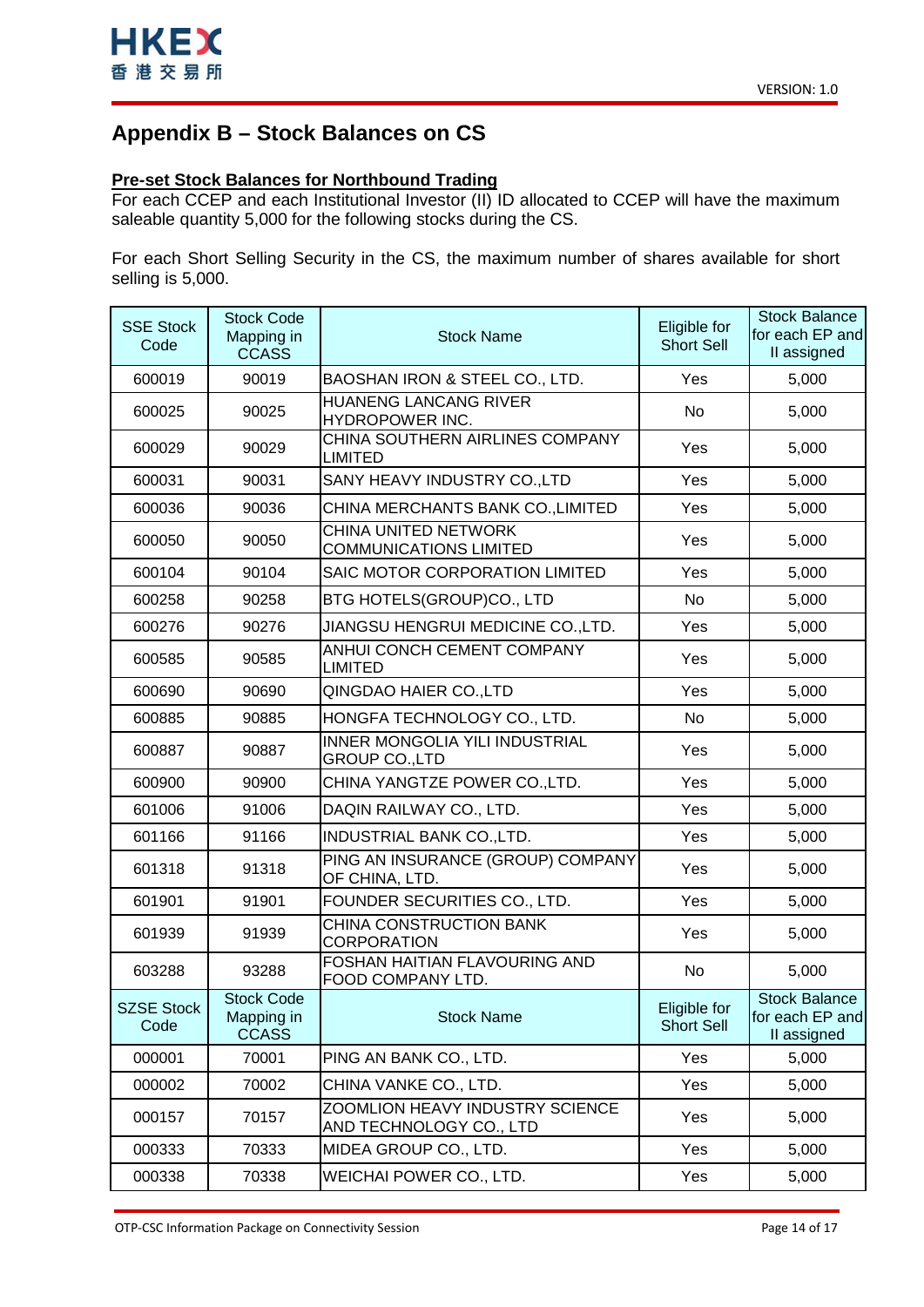

| 000425 | 70425 | XCMG CONSTRUCTION MACHINERY CO.,<br>LTD.                   | Yes | 5,000 |
|--------|-------|------------------------------------------------------------|-----|-------|
| 000651 | 70651 | GREE ELECTRIC APPLIANCES, INC.OF<br>ZHUHAI CO., LTD        | Yes | 5,000 |
| 000709 | 70709 | <b>HBIS COMPANY LIMITED</b>                                | Yes | 5,000 |
| 000725 | 70725 | BOE TECHNOLOGY GROUP CO., LTD                              | Yes | 5,000 |
| 000858 | 70858 | WULIANGYE YIBIN CO.,LTD.                                   | Yes | 5,000 |
| 002008 | 72008 | HAN'S LASER TECHNOLOGY INDUSTRY<br>GROUP CO., LTD.         | Yes | 5,000 |
| 002027 | 72027 | <b>FOCUS MEDIA INFORMATION</b><br>TECHNOLOGY CO.,LTD       | Yes | 5,000 |
| 002050 | 72050 | ZHEJIANG SANHUA INTELLIGENT<br>CONTROLS CO., LTD.          | Yes | 5,000 |
| 002415 | 72415 | HANGZHOU HIKVISION DIGITAL<br>TECHNOLOGY CO., LTD          | Yes | 5,000 |
| 002475 | 72475 | LUXSHARE PRECISION INDUSTRY<br>CO.,LTD.                    | Yes | 5,000 |
| 002583 | 72583 | <b>HYTERA COMMUNICATIONS</b><br><b>CORPORATION LIMITED</b> | No  | 5,000 |
| 300012 | 77012 | CENTRE TESTING INTERNATIONAL<br>GROUP CO., LTD.            | No  | 5,000 |
| 300015 | 77015 | AIER EYE HOSPITAL GROUP CO.,LTD.                           | Yes | 5,000 |
| 300124 | 77124 | SHENZHEN INOVANCE TECHNOLOGY<br>CO., LTD                   | Yes | 5,000 |
| 300408 | 77408 | CHAOZHOU THREE-CIRCLE (GROUP)<br>CO.,LTD.                  | No  | 5,000 |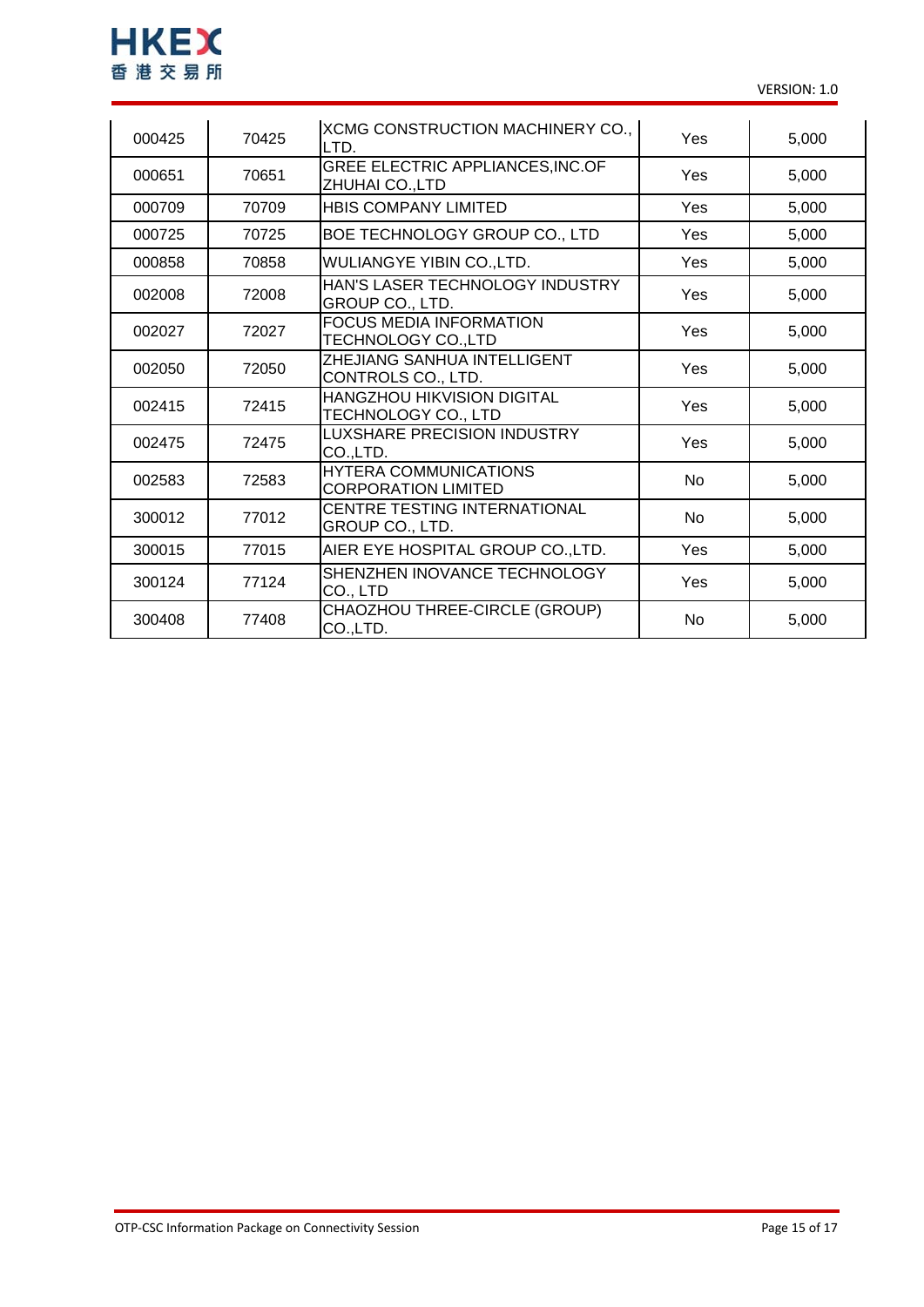

# <span id="page-15-0"></span>**Appendix C – Notes on Order Input for CS**

The following notes on order input are applicable for Opening Call Auction, Continuous Auction Sessions and Closing Call Auction Session of Northbound Trading:

### **General**

- 1. Orders to be input should be at prices within +/- 10% from previous closing price.
- 2. Buy orders should not below the current best bid price/ the latest trade price / the previous closing price (as the case may be) by more than 3%.
- 3. Cancel outstanding orders as far as possible.
- 4. Both buy and sell orders are required to tag with BCANs.

### Short Selling Order

- 5. A Short Selling order for a Short Selling Security shall not be input into the OTP-CSC at a price lower than the most recent execution price for that Short Selling Security or, if there have been no executed trades for that Short Selling Security on the relevant OTP-CSC trading day, the previous closing price for that Short Selling Security.
- 6. Short Selling order must be in multiples of 100 shares.
- 7. Any Short Selling order of a Short Selling Security that, if executed, will cause the 1% daily limit to be exceeded during the course of a OTP-CSC trading day will be rejected by the OTP-CSC.

Sell Order and Buy Order for Pre-Trade Checking Function for Institutional Investors

8. For those supporting pre-trade checking function for institutional investors, input Institutional Investor ID (II ID) for sell orders and, if applicable, buy orders.